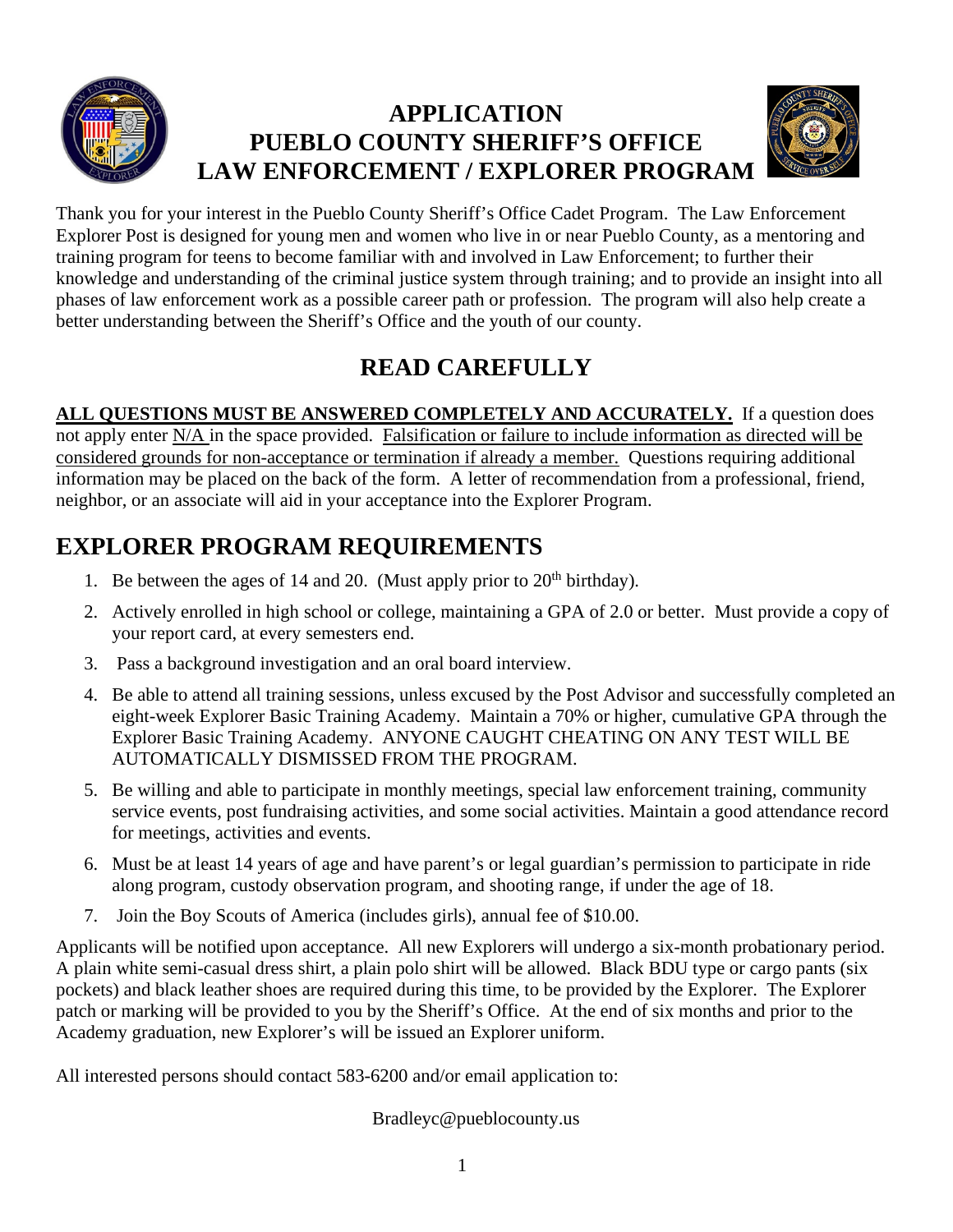## **PUEBLO COUNTY SHERIFF'S OFFICE Explorer Post #157**

|                                                                          | (First)                                     | (Middle)                       |  | (Last)               |  |  |
|--------------------------------------------------------------------------|---------------------------------------------|--------------------------------|--|----------------------|--|--|
|                                                                          |                                             |                                |  |                      |  |  |
| ADDRESS COMMUNICATION CONTINUES.                                         |                                             |                                |  |                      |  |  |
|                                                                          | (Street)                                    |                                |  | (City) (State) (Zip) |  |  |
|                                                                          |                                             |                                |  |                      |  |  |
|                                                                          |                                             |                                |  |                      |  |  |
|                                                                          |                                             |                                |  |                      |  |  |
| GPA:                                                                     |                                             | (Current/last school attended) |  |                      |  |  |
|                                                                          |                                             |                                |  |                      |  |  |
|                                                                          |                                             |                                |  |                      |  |  |
|                                                                          | (List business name and current supervisor) |                                |  |                      |  |  |
|                                                                          |                                             |                                |  |                      |  |  |
|                                                                          | (Street)                                    |                                |  | (City) (State) (Zip) |  |  |
|                                                                          |                                             |                                |  |                      |  |  |
|                                                                          | PARENT(S) or GUARDIAN(S) INFORMATION        |                                |  |                      |  |  |
|                                                                          |                                             |                                |  |                      |  |  |
|                                                                          |                                             |                                |  |                      |  |  |
|                                                                          |                                             |                                |  |                      |  |  |
|                                                                          |                                             |                                |  |                      |  |  |
|                                                                          |                                             |                                |  |                      |  |  |
| ** IF UNDER 18 PROVIDE A LETTER STATING HOW YOUR PARENT(S) WILL BACK AND |                                             |                                |  |                      |  |  |

*SUPPORT YOU IN THESE ADVENTURES\*\**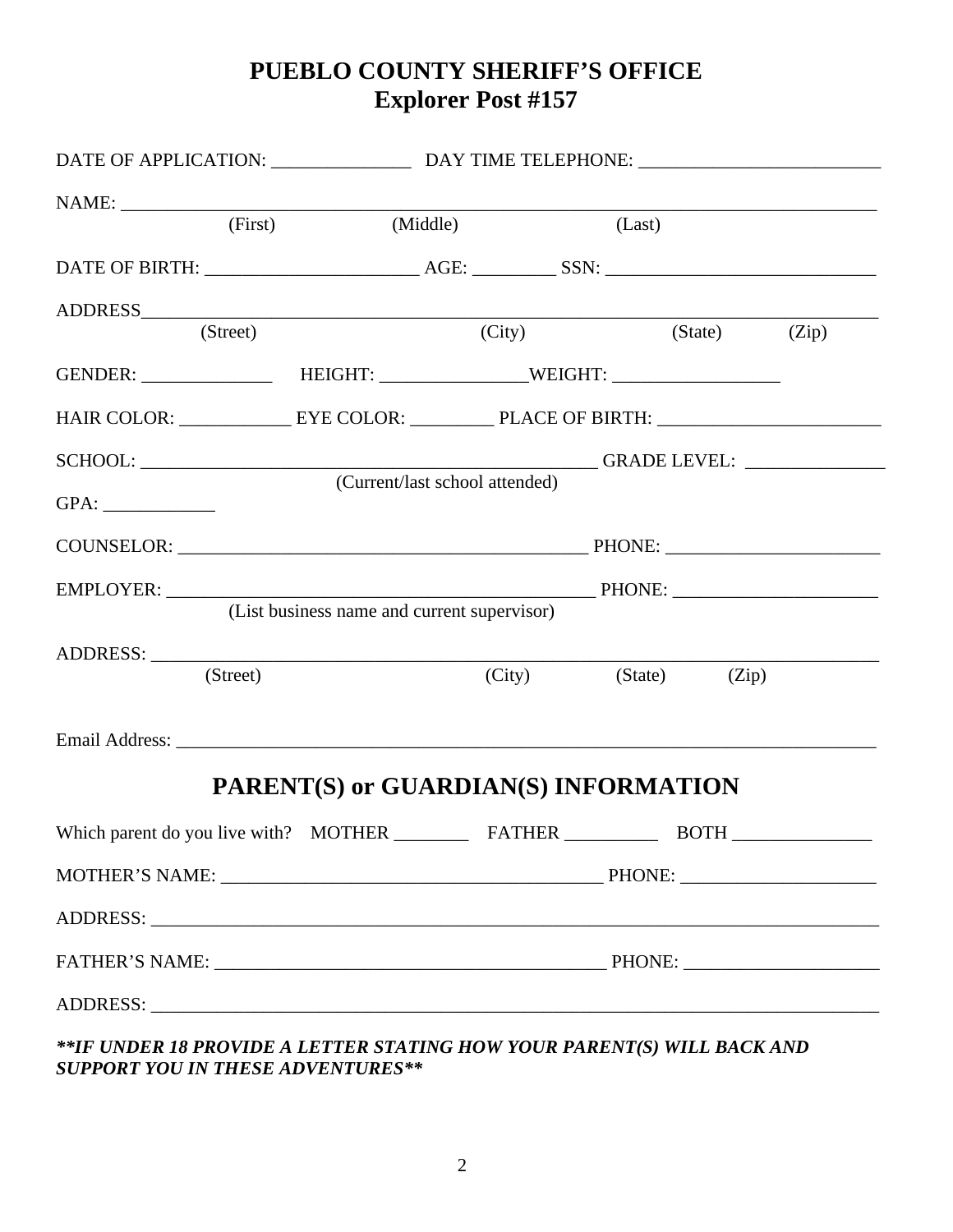## PERSONAL INFORMATION

|                   | DO YOU POSSES A VALID DRIVERS LICENSE? __________ (If yes the following must be completed.)                                                                             |             |                 |                    |
|-------------------|-------------------------------------------------------------------------------------------------------------------------------------------------------------------------|-------------|-----------------|--------------------|
|                   | STATE: _________ NUMBER: ________________________ TYPE: _______ EXPIRATION DATE: __________________                                                                     |             |                 |                    |
|                   | HAS YOUR LICENSE EVER BEEN SUSPENDED OR REVOKED? ________________________________                                                                                       |             |                 |                    |
|                   |                                                                                                                                                                         |             |                 |                    |
|                   |                                                                                                                                                                         |             |                 |                    |
|                   | DO YOU OWN A VEHICLE? __________ YEAR: _________ MAKE: ___________ MODEL: _____________                                                                                 |             |                 |                    |
|                   |                                                                                                                                                                         |             |                 |                    |
| <b>MONTH/YEAR</b> | LIST ALL TRAFFIC TICKETS YOU HAVE RECEIVED (use back of sheet if necessary)<br><b>CHARGE</b>                                                                            |             | <b>LOCATION</b> | <b>DISPOSITION</b> |
|                   | HAVE YOU EVER BEEN INVOLVED IN A TRAFFIC ACCIDENT? (As a driver) ______________<br>IF YES, GIVE ALL DATES AND LOCATIONS                                                 |             |                 |                    |
| IF YES EXPLAIN:   | HAVE YOU EVER BEEN SUSPENDED OR EXPELLED FROM SCHOOL?                                                                                                                   |             |                 |                    |
| the back          | HAVE YOU EVER BEEN ARRESTED OR SUMMONED TO COURT?<br>If yes please complete the following (list juvenile as well as adult records) - list any additional information on |             |                 |                    |
| <b>OFFENSE</b>    | <b>CITY</b>                                                                                                                                                             | <b>DATE</b> |                 | <b>DISPOSITION</b> |
|                   | LIST ANY COURSES OR TRAINING YOU HAVE RECEIVED PRIOR TO THIS PROGRAM:                                                                                                   |             |                 |                    |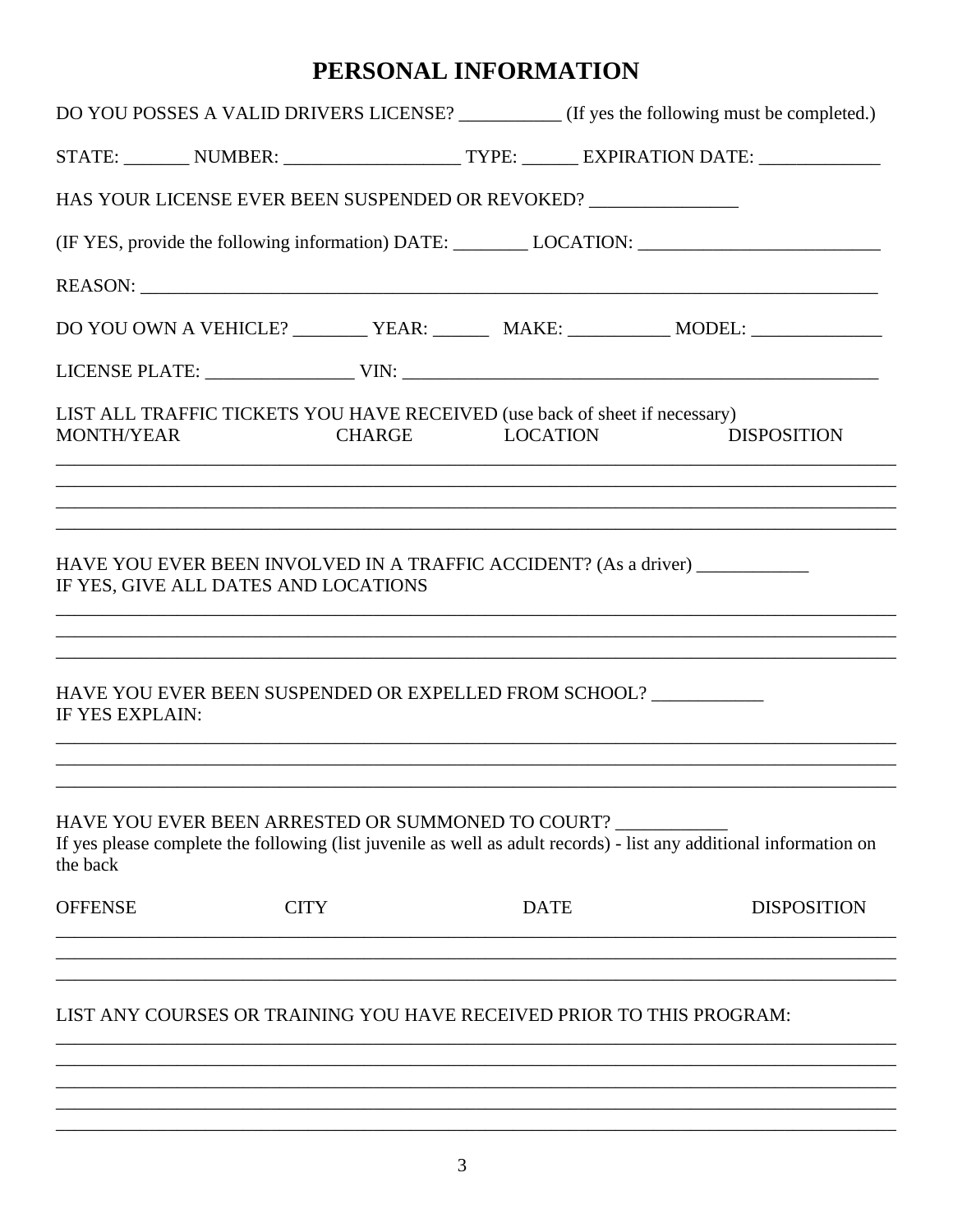## **MEDICAL INFORMATION**

| ARE YOU ALLERGIC TO ANY MEDICATIONS? ______________(IF YES, LIST AND EXPLAIN)                                                                                                                                                                                 |                                                                                                                  |
|---------------------------------------------------------------------------------------------------------------------------------------------------------------------------------------------------------------------------------------------------------------|------------------------------------------------------------------------------------------------------------------|
| DO YOU HAVE ANY ILLNESS OR CONDITIONS THAT COULD PREVENT YOU FROM TAKING<br>PART IN EXPLORER ACTIVITIES? ____________ (IF YES EXPLAIN)                                                                                                                        |                                                                                                                  |
| DO YOU WEAR GLASSES/CONTACT LENSES?<br>VISION WITH OUT CORRECTION?<br>DO YOU HAVE ANY HEARING IMPAIRMENTS? ___________(IF YES, EXPLAIN)                                                                                                                       |                                                                                                                  |
| HAVE YOU EVER HAD A MENTAL OR NERVOUS DISORDER? ___________(IF YES, EXPLAIN)                                                                                                                                                                                  |                                                                                                                  |
| DO YOU HAVE OR HAVE YOU EVER HAD THE FOLLOWING:<br>HEART CONDITION<br>___ DIABETES<br>____ HIGH BLOOD PRESSURE<br><b>LOW BLOOD PRESSURE</b><br><b>SPINAL INJURIES</b><br><b>HERNIA</b><br><b>COMMUNICABLE DISEASES</b><br>IF YES TO ANY OF THE ABOVE EXPLAIN: | and the control of the control of the control of the control of the control of the control of the control of the |
| IF YOU ARE UNDER THE AGE OF 18, DO YOU USE TOBACCO? ________________ IF YES EXPLAIN?                                                                                                                                                                          |                                                                                                                  |
| IF YOU ARE UNDER THE AGE OF 21, DO YOU CONSUME ALCOHOLIC BEVERAGES?<br>IF YES EXPLAIN:                                                                                                                                                                        |                                                                                                                  |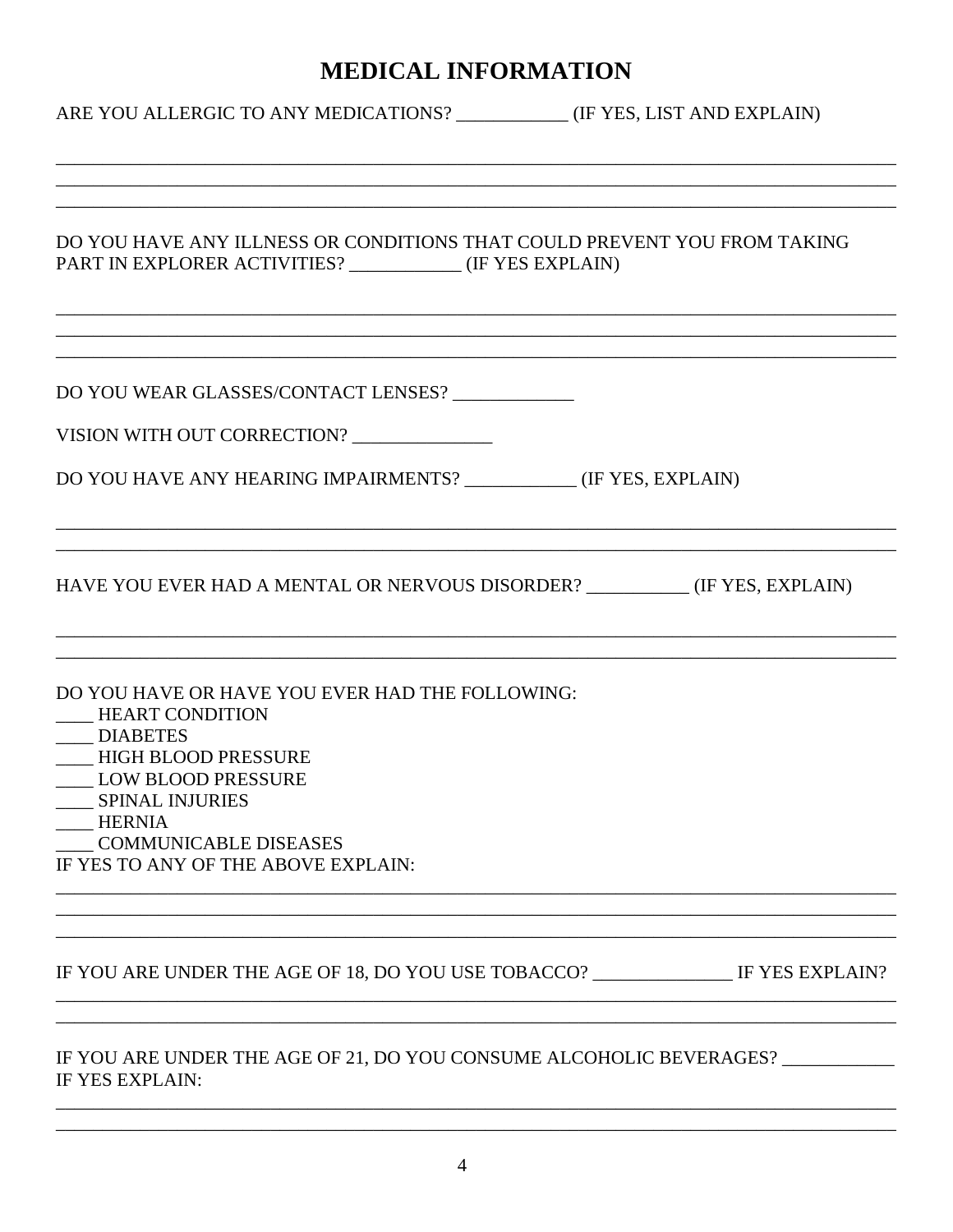#### *HEPATITIS B VACCINE DECLINATION FOR POST YOUTH/ADULT VOLUNTEERS*

**I understand that due to my voluntary participation in Exploring activities, I may be exposed to blood and other potentially infectious materials, and may therefore be at risk of acquiring hepatitis B (HBV) infection. I have been given the opportunity to be vaccinated with hepatitis B vaccine (Check one):**

| _ At my expense                                                                                                                                                                                                                                                                                                                                                                                                                    |                                     |  |
|------------------------------------------------------------------------------------------------------------------------------------------------------------------------------------------------------------------------------------------------------------------------------------------------------------------------------------------------------------------------------------------------------------------------------------|-------------------------------------|--|
| However, I decline hepatitis B vaccination at this time. I understand that by declining this vaccine, I continue to<br>be at risk of acquiring hepatitis B, which is a serious disease, If in the future I continue to participate in post<br>activities with exposure to blood or other potentially infectious materials and want to be vaccinated with<br>hepatitis B vaccine, I can receive the vaccination series (check one): |                                     |  |
| $\equiv$ At my expense                                                                                                                                                                                                                                                                                                                                                                                                             | <b>Example 21 At a reduced cost</b> |  |
| (A parent/legal guardian must also sign if participant is under 18 years of age.)                                                                                                                                                                                                                                                                                                                                                  |                                     |  |
| Signature                                                                                                                                                                                                                                                                                                                                                                                                                          | Date                                |  |
| Signature (Parent)                                                                                                                                                                                                                                                                                                                                                                                                                 |                                     |  |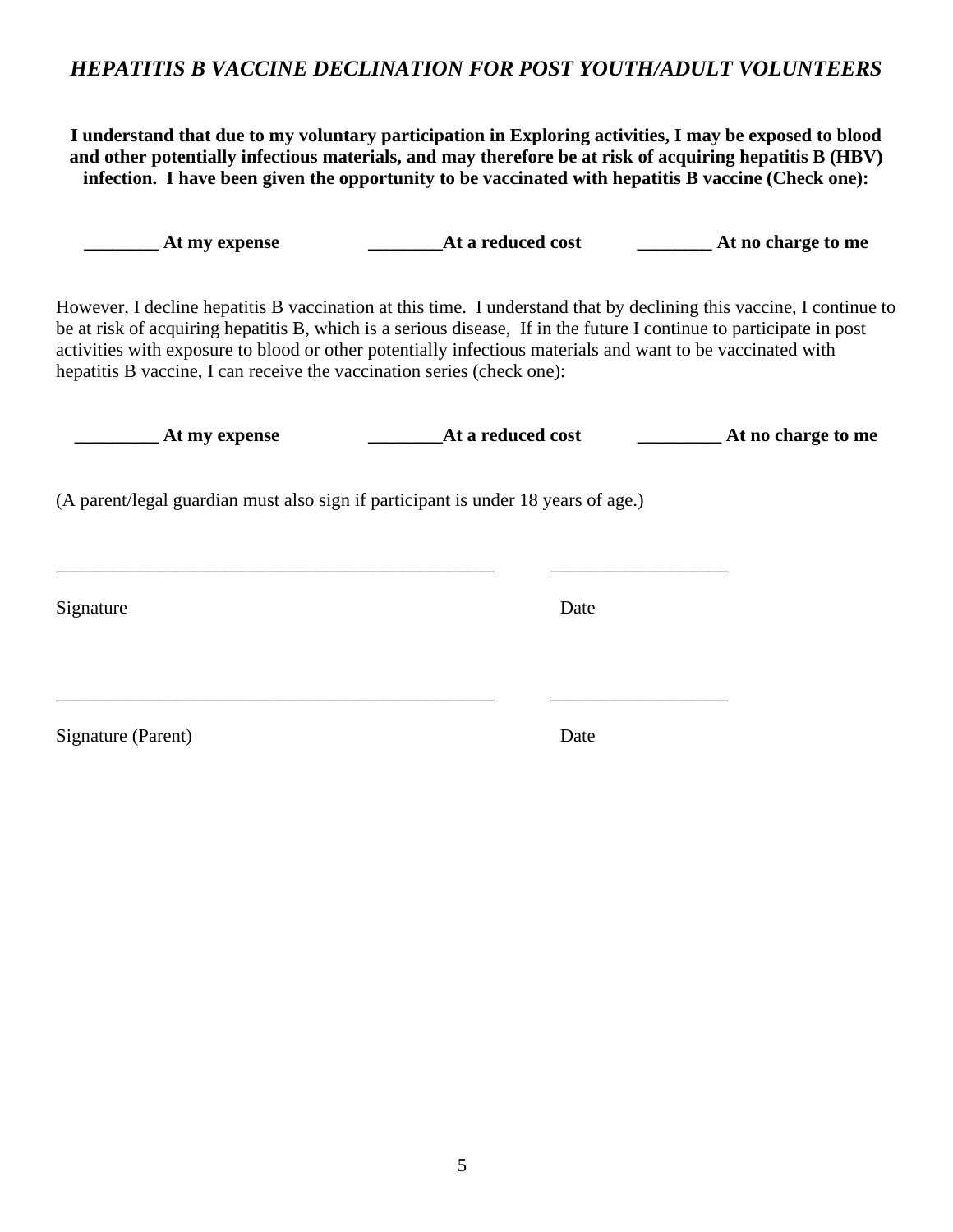### **LIST TWO PERSONAL REFERENCES** (other than relatives)

| 1. NAME:        |                                   |
|-----------------|-----------------------------------|
|                 | RELATIONSHIP: ___________________ |
| 2. NAME:        | PHONE:                            |
| <b>ADDRESS:</b> | <b>RELATIONSHIP:</b>              |

### **GENERAL INFORMATION**

WHY DO YOU WANT TO BECOME AN EXPLORER?

IF ACCEPTED FOR THIS PROGRAM WHAT WILL BE YOUR GOALS?

DO YOU HAVE YOUR PARENTS SUPPORT IN JOINING?

ARE YOU WILLING AND ABLE TO ATTEND MONTHLY TRAINING AND MEETING IN THE EVENING?

LIST ANY RELIGIOUS, SOCIAL OR SERVICE ORGANIZATIONS THAT YOU ARE NOW A PART OF OR HAVE BEEN A MEMBER OF:

\*\*\* ONCE SUBMITTED ALL APPLICATIONS BECOME PROPERTY OF THE P.C.S.O.\*\*\*